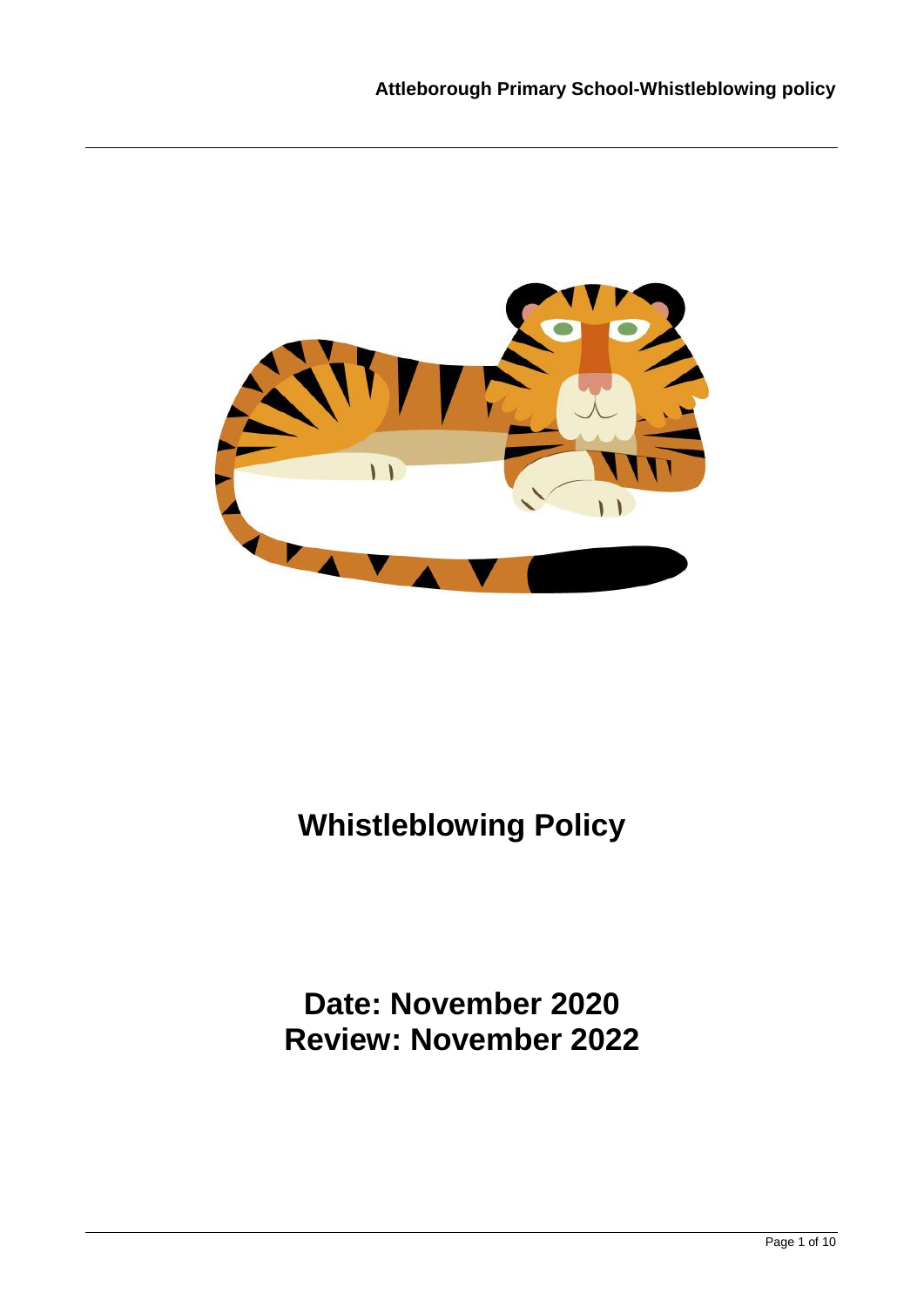#### **Contents**

- 1. Introduction
- 2. What is Whistleblowing and what is covered
- 3. Raising a concern who can raise whistleblowing concerns
- 4. Protection for Whistleblowers
- 5. Confidentiality and anonymity
- 6. Reporting a concern
- 7. Where to go for advice
- 8. How my concern be dealt with managers duty to report
- 9. How my concern be dealt with (the procedure)
- 10.Training, promotion and reporting
- 11.Monitoring and review
- 12.Data Protection
- Appendix 1 list of contacts
- Appendix 2 Table of changes

#### **1. Introduction**

This school is committed to providing a safe, supportive, open and honest working environment. If you work for (or with) the school, it is important to us that you feel confident and able to raise any concerns that you may have.

You may be concerned about what has happened to you and your colleagues, something you have seen, heard or been asked to do or something that is not happening when it should. It is our aim to continue improving the way we operate and the safety and wellbeing of all those within the workplace. We therefore consider the open and honest raising of concerns to be essential in uncovering or preventing wrong doing and how we function.

It is natural to feel uncomfortable about raising concerns at work. You may be worried about negativity from peers, your concerns not being taken seriously, or suffering recriminations such as bullying, harassment or even losing your job. The purpose of this policy is to address those concerns and assure you that the school will act upon these with the intention of reaching a resolution. We will listen to and consider any concerns raised under this Policy (or any other) and where appropriate, investigate those concerns without delay and you will always have access to the support you need.

We believe that anyone who raises any type of concern about work that they believe to be true, should be treated with respect, and should not suffer as a result.

Through visible leadership at all levels we will actively promote this policy to staff to welcome disclosures, provide training and will act against those who may seek to obstruct or ignore this policy or who harass or victimise anyone raising genuine concerns.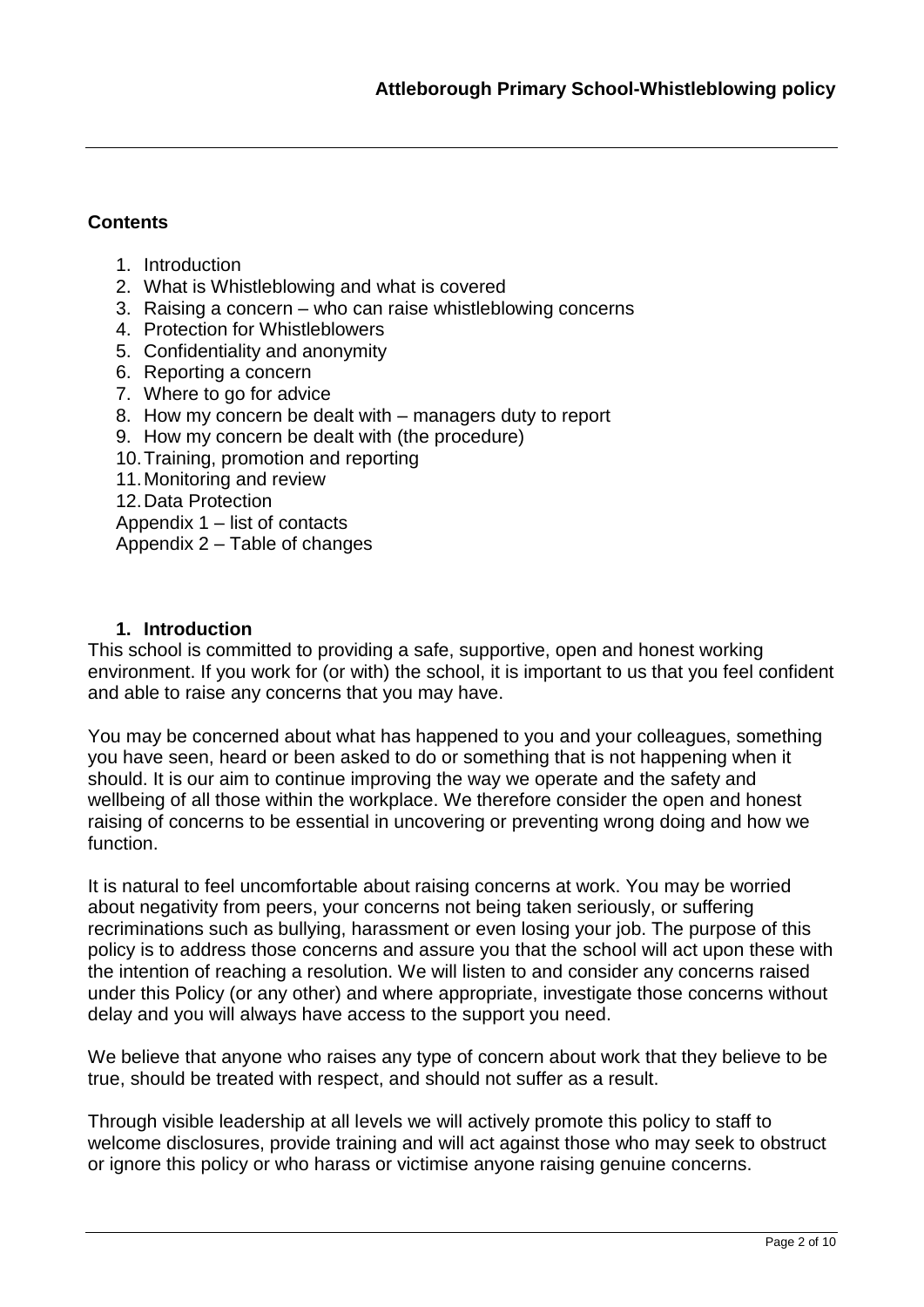The Headteacher will:

- Lead and re-enforce a culture which promotes openness and transparency
- Lead a co-ordinated, efficient response, ensuring that concerns are fully investigated
- Ensure that action is taken on any findings and any lessons are shared and learned; and
- Provide assurance that those who raise concerns are reassured and that the policy has been followed

#### **2. What is Whistleblowing and what is covered**

Whistleblowing is the term used to describe the disclosure of information about suspected wrongdoing or dangers identified at work.

This school believes that anyone who raises any type of concern about work that they believe to be true, should be treated with respect, and should not suffer as a result. Certain types of wrongdoing or dangers that are reported are regarded as being in the public interest. These are specified with The Public Interest Disclosure Act 1998 and Employment Rights Act 1996 and concern the following matters:

- Any criminal offence (such as fraud or theft)
- Any breach of a legal obligation or duty
- A miscarriage of justice
- A danger to the health and safety of any individual
- Dangers to the environment
- Deliberate concealment of information tending to show any of the above five matters

A worker who reasonably believes that one of the above concerns is either happening now, took place in the past, or is likely to happen in the future is making a 'qualifying disclosure' (and discloses information regarding the matter to the appropriate person or body), will be 'protected' from detrimental treatment or victimisation from their employer. These are called "protected disclosures", further information on the protection for workers can be found in section 4 of this policy.

As a whistleblower you're protected by law - you shouldn't be treated unfairly or lose your job because you 'blow the whistle'.

In some cases, a protected disclosure may be investigated under a separate policy of the school where appropriate, for example, an allegation of sexual harassment is likely to qualify for protection as it will be with reference to an unlawful or potentially criminal act. In these cases, the school's Bullying and Harassment Policy and Grievance policy and procedure will be used as the internal mechanism for dealing with the concern in the first instance. The school's Code of Conduct will be considered in all cases.

Other concerns, that may not be qualifying, which however may meet the public interest criteria, could relate to value for money concerns, poor contract management, employment issues or poor standards of behaviour of staff. While these may not have the same legal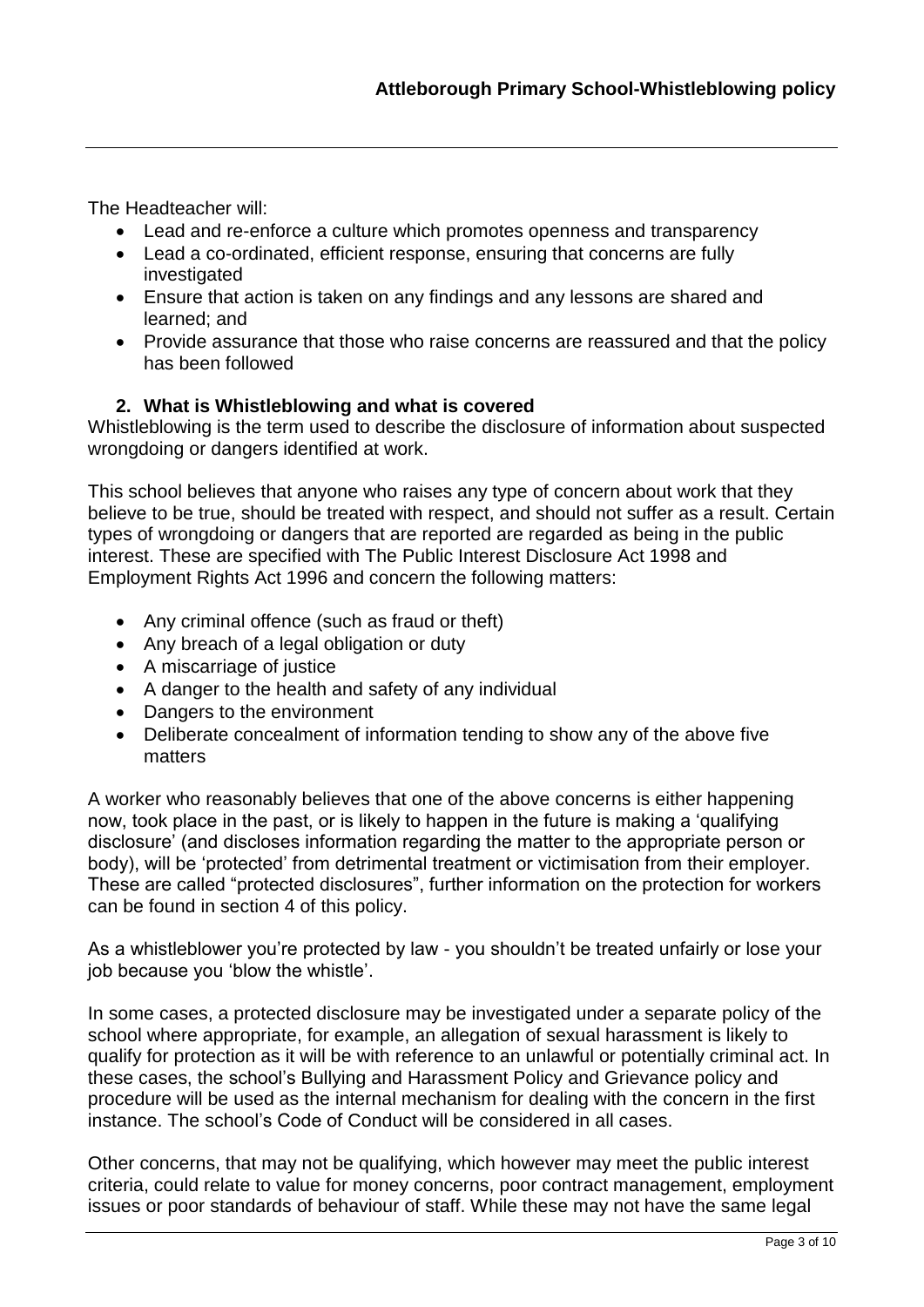protection, the school takes these seriously and will investigate with a view to resolving those concerns.

Personal grievances and complaints are not usually covered by whistleblowing law. If you are a member of a professional body you may have a professional duty to report a concern. If in doubt, please raise it.

#### **3. Raising a concern – who can raise whistleblowing concerns**

This policy assists those who work for and/or with the school (workers) to feel confident and secure with reporting any concerns that relate to section 2 above. A worker is regarded as an employee of the school, contractor, consultant, student on work placement, volunteer, casual or agency worker. It also applies to suppliers to the school and to those providing services under a contract with the school in the premises of another contractor. A worker could also be someone working for an organisation working in partnership with the school.

Whistleblowing concerns can be reported to someone within the school, or an external prescribed person or body (see Appendix 1). In addition, you can also blow the whistle to your legal adviser, Trade Union or to your MP.

It is expected that individuals working in the school will raise their concerns with the Headteacher or Chair of Governors but if the worker however, has a concern which they feel they cannot discuss with the management of the school or have good reason to consider that their complaint or disclosure will not be properly handled, then they may report their concerns direct to the County Council or the appropriate prescribed person or body (see Appendix 1).

If the concern relates to a child protection issue this should be reported to the Local Authority Designated Officer (LADO) and in line with the specific guidelines outlined in the school's safeguarding policy.

If the school receives any disclosures relating to other organisations/institutions, we will acknowledge these and seek advice on an appropriate course of action on the matters raised.

Any so called 'gagging clauses' in settlement agreements do not prevent workers from making disclosures in the public interest.

**Note:- If you are a member of the public and you wish to raise a concern, please speak with the Headteacher (or Chair of Governors if the Headteacher is the subject of the complaint) in the first instance.**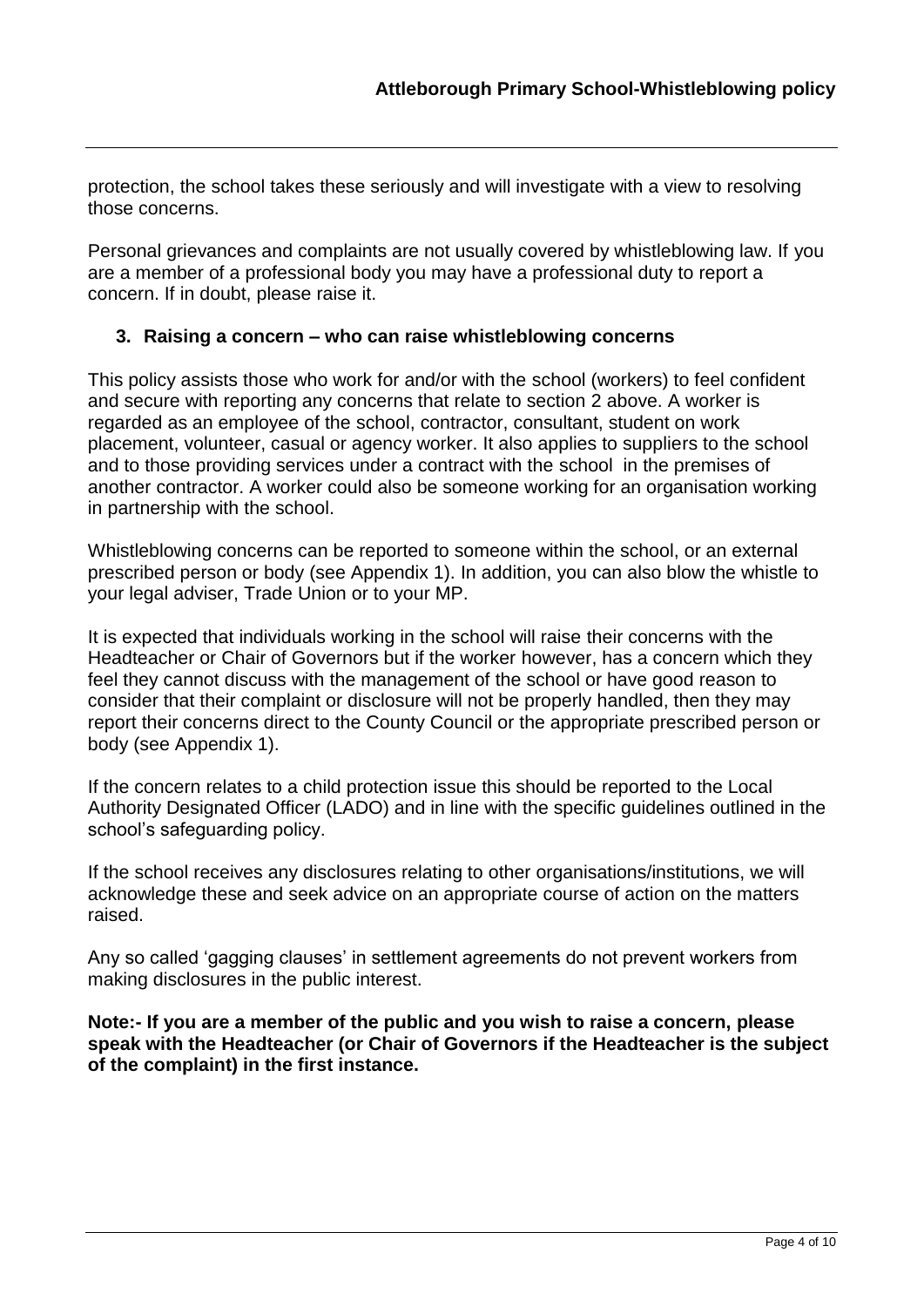#### **4. Protection for Whistleblowers**

*(The Public Interest Disclosure Act 1998 (PIDA) governs whistleblowing. PIDA came into force on 2 July 1999. It amends the Employment Rights Act 1996 and protects workers against dismissal or other penalties as a result of making a 'protected disclosure'.)*  If a concern (by a worker) is raised in the reasonable belief that it is in the public interest and procedures have been followed correctly, the discloser raising the concern will be protected by the terms of this policy and, where applicable, by whistleblowing legislation.

Where a discloser has been victimised for raising a concern, the school will take appropriate action against those responsible, in line with the school's disciplinary policy and procedures.

Any disclosure of information received from a worker in relation to section two of this policy is likely to be considered a "Protected Disclosure". This means that workers who disclose information to the school or a prescribed person or body in relation to the types of wrongdoing in section two above are protected by law and; will not be at risk of losing their job or suffering any form of reprisal as a result, so long as:

- The worker making the disclosure has reason to believe the information provided is true.
- The worker does not do so for personal gain.

#### *It does not matter if you are mistaken or if there is an innocent explanation for your concerns.*

The school does not require workers to obtain proof of wrongdoing or investigate the matter themselves prior to reporting a concern. We want workers to raise any concerns they have at the earliest opportunity so that they can be considered, and hopefully resolved quickly. The school is committed to dealing with any disclosure appropriately, consistently, fairly and professionally and no-one should feel that any issue or concern is not important enough be raised.

The school does not tolerate bullying, harassment or victimisation in any form, including to those who raise a concern in connection with the provisions of this policy. Furthermore, we will not tolerate any attempt to bully a worker into not raising any such concern. The school has specific policies in place to deal with this type of behaviour. We consider behaviour of this nature to be a breach of our values and will take the appropriate action against those who fail to meet our behavioural requirements.

Whistleblowing laws provide the right for a worker to take a case to an employment tribunal if they have been victimised at work or they have lost their job because they have 'blown the whistle'.

*If you believe you have suffered a detriment for raising a concern under this policy, you should report this to the Headteacher or if the concern is against the Headteacher or a Governor, the matter may be referred to the Governing Board via the Chair of Governors who has responsibility for whistleblowing.*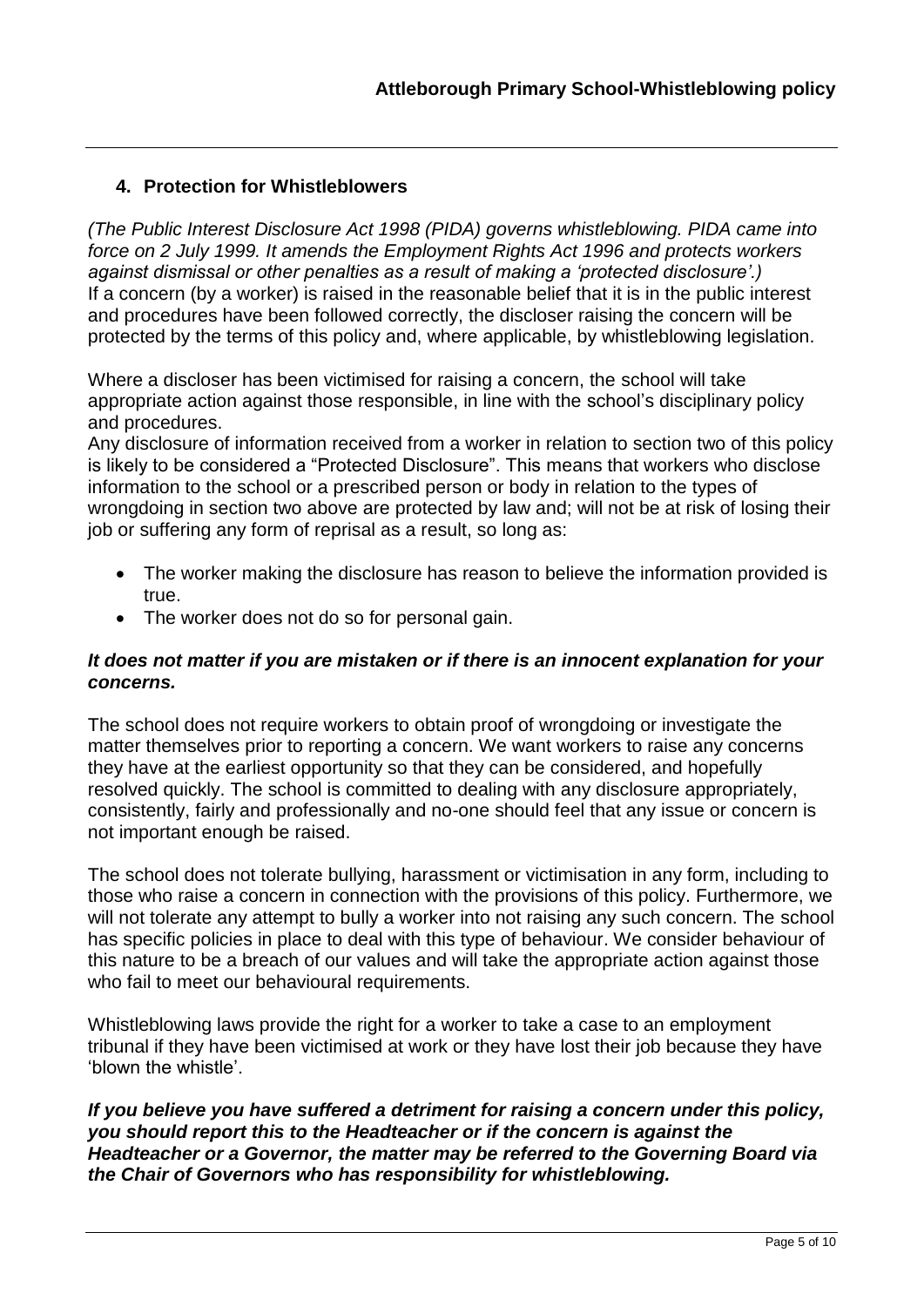#### **5. Confidentiality and anonymity**

We believe that any worker should feel confident and able to voice whistleblowing concerns openly under this policy. However, the school accepts that some workers may wish to raise a concern confidentially. This means that although the officer you disclosed the information to will know who you are, you do not want anyone else to be made aware. If this is what you want, every effort will be made to ensure your identity is not disclosed unless we are required to do so by law.

In some cases, it may not be possible to maintain confidentiality as a consequence of an investigation into the concerns raised. If this occurs, we will discuss this as soon as possible with you, and aim to devise strategies for supporting you to ensure that you suffer no detriment or harassment as a result.

Workers can raise anonymous concerns under this policy. This means that those dealing with the concern may not be able to contact you or gain any further information other than what you have provided from the initial disclosure. In these cases, it may be difficult to investigate the concerns raised due many factors, such as a lack of information about individuals, dates, times, locations or documents. There is a risk that genuine concerns raised anonymously may not result in a satisfactory outcome. For these reasons the recommended routes for raising a whistleblowing concern are via open or confidential reporting of information. Nevertheless, anonymous allegations will always be individually considered using the following guidelines:

- the seriousness of the issues raised;
- the credibility of the concern; and
- the likelihood of confirming the allegations from attributable sources.

Anonymous whistle-blowers may seek feedback through a telephone appointment or by using an anonymised email address.

#### **6. Reporting a concern**

In the first instance we would encourage you to raise any concern you may have either formally or informally with your line manager. Where you do not believe this to be appropriate, you can report your concern to the Headteacher.

The law recognises that in some circumstances it may be appropriate for you to report your concerns to an external body such as a regulator. The government has produced a list of external bodies designated to receive external whistleblowing concerns. These are called prescribed persons and the link to the list can be found in Appendix 1. In any case, those who wish to make a disclosure should do so using the school's internal procedures in the first instance.

Whichever route you choose, please be ready to explain as fully as you can the information and circumstances that gave rise to your concern.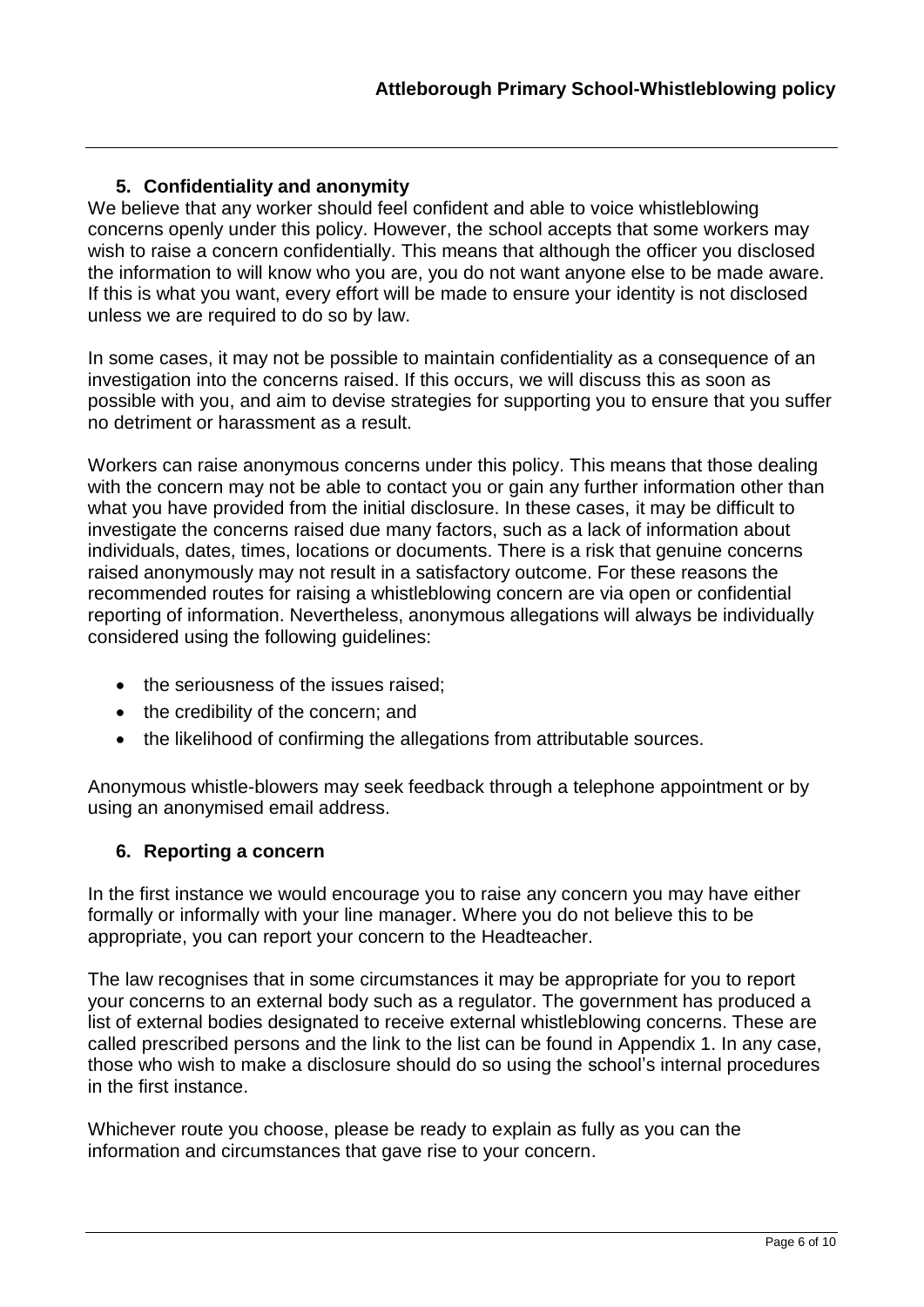It will very rarely (if ever) be appropriate to alert the media. Whistleblowing to the media is only protected under exceptional circumstances and there is a risk that such disclosure could mean that the rights and protections in law, of the person making the disclosure, are lost.

#### **7. Where to go for advice**

Before making a disclosure, you may first wish to discuss the concern on a confidential basis with HR, a trade union representative (see Appendix 1), solicitor, Protect (Formally Public Concern at Work, see Appendix 1), or professional body (see Appendix 1) and seek advice on how to proceed. These discussions may help assess how justified your concern is and, if you then wish to proceed, the most appropriate and effective way to report it. This is important because the report should be made so as to allow the most effective investigation, whilst affording the whistleblower protection under the law.

**We strongly encourage you to seek advice before reporting a concern to anyone external. The independent whistleblowing charity, Protect (formally Public Concern at Work), operates a confidential helpline. Their contact details can be found in Appendix A.** 

#### **8. How my concern be dealt with – managers duty to report**

All managers should be aware of this policy and must report to the Headteacher any concerns (deemed to be within the Public Interest -see below) that are raised with them within 24 hours of receipt. For the avoidance of doubt, concerns deemed to be within the public interest are:

- Any criminal offence (such as fraud or theft)
- Any breach of a legal obligation or duty
- A miscarriage of justice
- A danger to the health and safety of any individual
- Damage to the environment
- Deliberate concealment of information tending to show any of the above five matters.

Failure to report a concern could be considered a deliberate concealment of information and may result in disciplinary action so, if in doubt, report it without delay.

All whistleblowing topics will be reported promptly to the Governing Board in confidence and they will be consulted on any investigation plan.

#### **9. How my concern be dealt with (the procedure)**

We will respond to your concern to acknowledge it has been raised as soon as possible, usually within three working days of receipt.

Upon receipt of a concern, we will discuss this with you and make initial enquiries to decide whether an investigation is appropriate and, if so, what form it should take. This will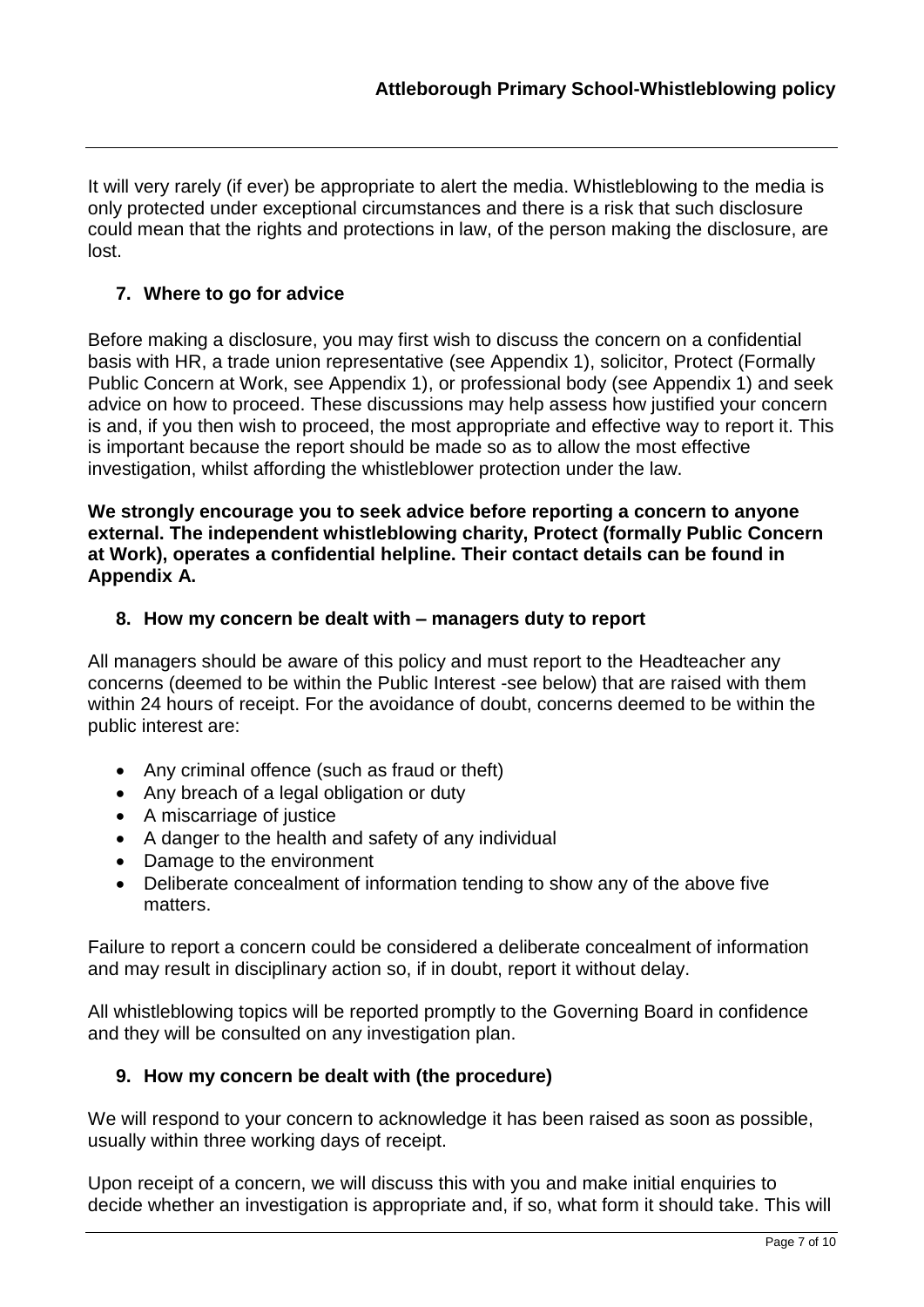include an assessment of whether the concern should be investigated under any of the school's other policies and procedures.

Any initial meeting under this policy can be arranged away from your workplace, if you wish, and a union or professional association representative or a friend may accompany you in support.

Where appropriate, the matters raised may:

- be investigated by management or through the school's Bullying and harassment policy, disciplinary policy and procedure or grievance policy and procedure
- be referred to the police
- be referred and put through established child/adult protection procedures
- form the subject of an independent inquiry
- We will also consider whether your concerns may be resolved via other mechanisms such as mediation, training or review or any other form of dispute resolution.

Where we can, we will acknowledge the allegation in writing within ten days confirming:

- How the school propose to deal with the matter
- How long we estimate that will take to provide a final response
- Whether any initial enquiries have been made
- Whistleblower support mechanisms; and whether further investigations will take place and if not, why not.

Any investigation will be proportionate, independent, objective and evidence based, and will produce a report that focuses on identifying and rectifying any issues and learning lessons to prevent problems occurring.

In respect of disclosures of serious misconduct or wrong doing relating to safeguarding children and or special educational needs; the school has a legal obligation to investigate and will do so. The County Council also has a legal obligation to investigate any complaints it receives about schools and will do so irrespective of the status of any school or relevant organisation.

The school will do what it can to minimise any difficulties that you may experience as a result of raising a concern. For instance, if you are asked to give evidence in criminal or disciplinary proceedings, the school will arrange for you to receive appropriate advice and support.

You need to be assured that your disclosure has been properly addressed. Unless there are any legal reasons why this cannot be done, you will be kept informed of the progress and outcome of any investigation. However, sometimes the need for confidentiality may prevent us giving you specific details of the investigation or any disciplinary action taken as a result. You should treat any information about the investigation as confidential. Norfolk Support Line Service is available to support you if you require it.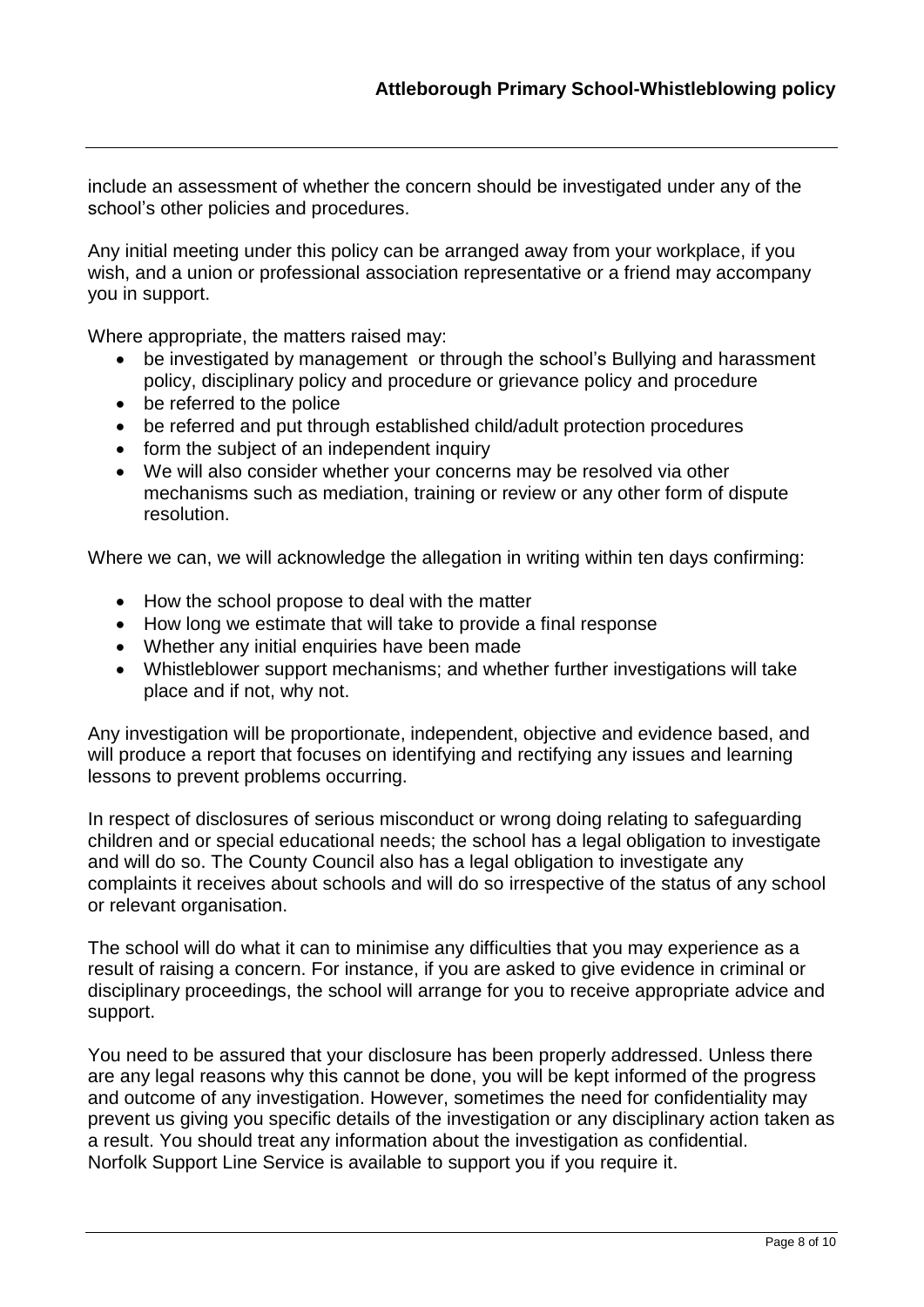#### **10.Training, promotion and reporting**

The provisions of this policy will be promoted throughout the school and where appropriate, training and advice will be provided at all levels to those charged with dealing with and investigating whistleblowing concerns.

This policy will also be published on the school's website so that it can be accessed by all who do business with the school.

#### **11.Monitoring and review**

In line with best practice the school will record the number of whistleblowing dsclosures we receive and their nature, maintain records of the date and content of feedback provided to whistleblowers.

Protocols for reporting and evaluating the effectiveness of this policy will be developed by the Governing Board. This policy will be updated annually.

#### **12.Data Protection**

When a disclosure is received the school processes personal data collected in accordance with its data protection policy. Data collected by the school as part of the operation of the whistleblowing process is held securely and accessed by, and disclosed to, individuals only for the purposes of investigating and taking action during the whistleblowing procedure. Inappropriate access or disclosure of employee data constitutes a data breach and should be reported in accordance with the school's data protection policy immediately. It may also constitute a disciplinary offence, which will be dealt with under the school's disciplinary procedure.